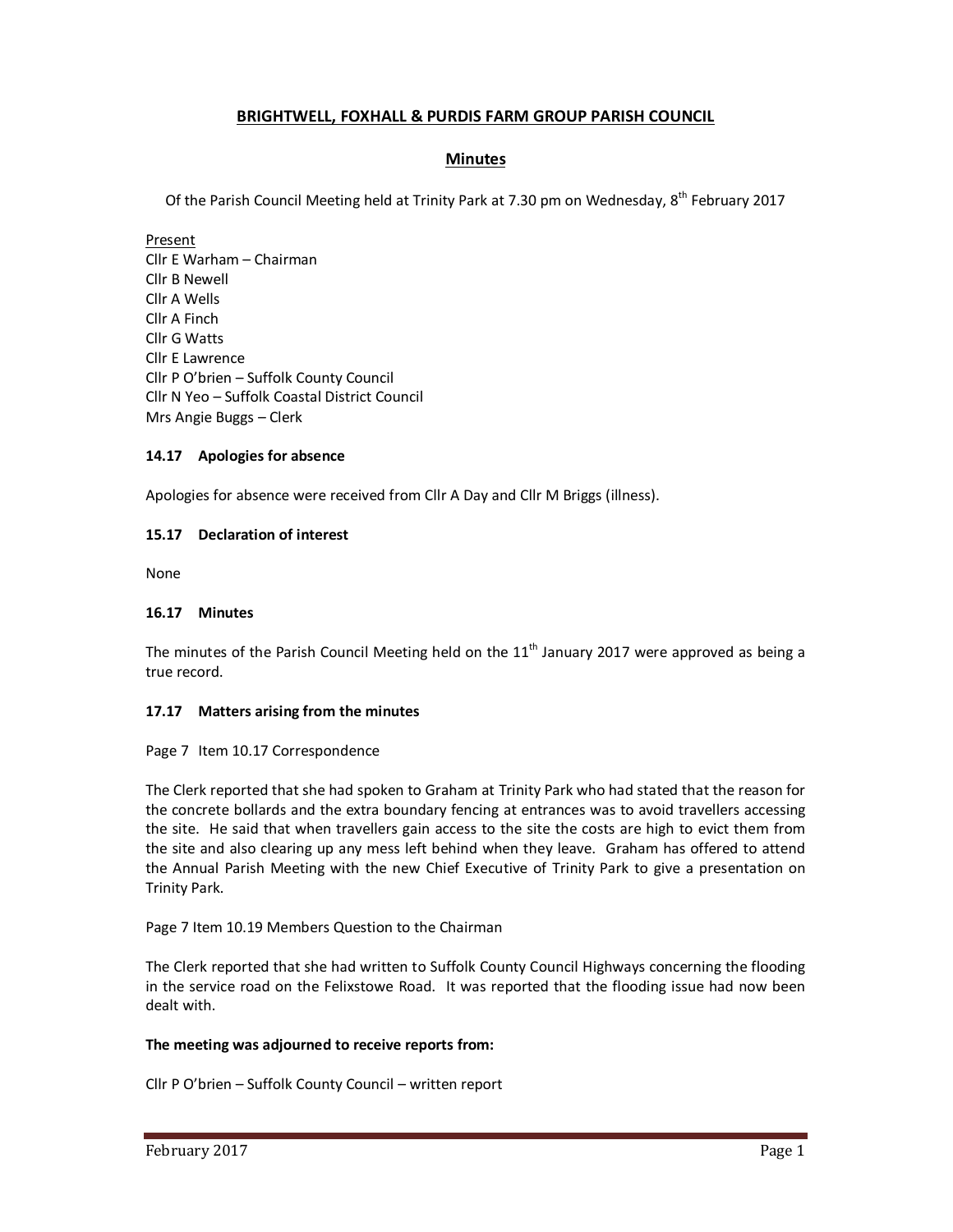I think we are all wondering what this new year, 2017, will bring. No one can accuse 2016 of being dull, but I would have preferred rather less excitement - Brexit, Mr Trump and the warmest year for eons! However, we carry on and, despite austerity, Suffolk County Council is doing the best it can to safeguard services. But, I have to admit, it is difficult. Efficiencies are made, staff reduced or redeployed and new ways of working introduced. I believe that the way forward must be through partnership working. This is talked of again and again and it is up to the organisations to come together for the greater good. It is beginning to happen. I witness it in the Police Force, as Suffolk & Norfolk Cybercrime Unit work together in this new and growing area of 'hidden crime'.

I have to admit that it has been a slow start to the year but, as always, issues are coming to the fore. Although I am no longer a district councillor I do have a deep interest in new housing and new developments, such as the continuing saga of Adastral Park and the logistics facility at Innocence Farm. - Parishes will have received my latest letters to Suffolk Coastal, all focusing on the area of increase in traffic and its effect on the environment and villages.

My main focus has been the Police & Crime Panel and I will be chairing the committee on 31st January. Topics under discussion relate to the Police Crime Commissioner's Proposed Precept; Cybercrime and Police & Crime Panel's Annual Report.

Cllr N Yeo – Suffolk Coastal District Council – written report

January was an exhausting month in SCDC with so many meetings to discuss the proposed merger with Waveney District Council. In the end at the full Council meeting on Thursday 26 January the motion was passed with 33 for, 4 against and 1 abstention. The letter to the Secretary of State has now been sent and the Officers and Cabinet members of SCDC and WDC are now preparing the next stage. The current number of councillors for both District Councils is 90 and the aim is to reduce this to approximately 65/70. I hope that, for all our sakes, the boundaries do not become too big for one person to cover and I am keeping a close eye on these discussions. There will be working parties for each stage and I will be putting my name forward.

A key decision to make on whether the Council should take over responsibility for parking enforcement. Suffolk is one of the few counties in England where district councils do not have this responsibility, and parking enforcement is still carried out by the police.

The reality is that parking enforcement is not a priority for Suffolk Police. The lack of enforcement action is seen in communities across the district, with mounting discontent over 'unpoliced' illegal parking – in particular at pinch points around schools. There are significant safety issues associated with this and, under current arrangements, District Councils are powerless to enforce a solution. CPE would provide those powers.

The law permits the responsibility for parking enforcement to be transferred from the police to local authorities and income from tickets stays with the authority, potentially enabling self-funding. The deficit for East Suffolk is potentially £240,695 annually. If we agree to support this proposal, there are decisions to be made on how best to achieve this to break even. This proposal includes a range of options such as on-street pay and display or the development of new car parking facilities, and putting in place a very streamlined enforcement operation, fully integrated with our current off street parking enforcement service.

Beach Hut Consultation – The consultation asking the public to consider how beach hut services are run in the district continues until Friday 17 February.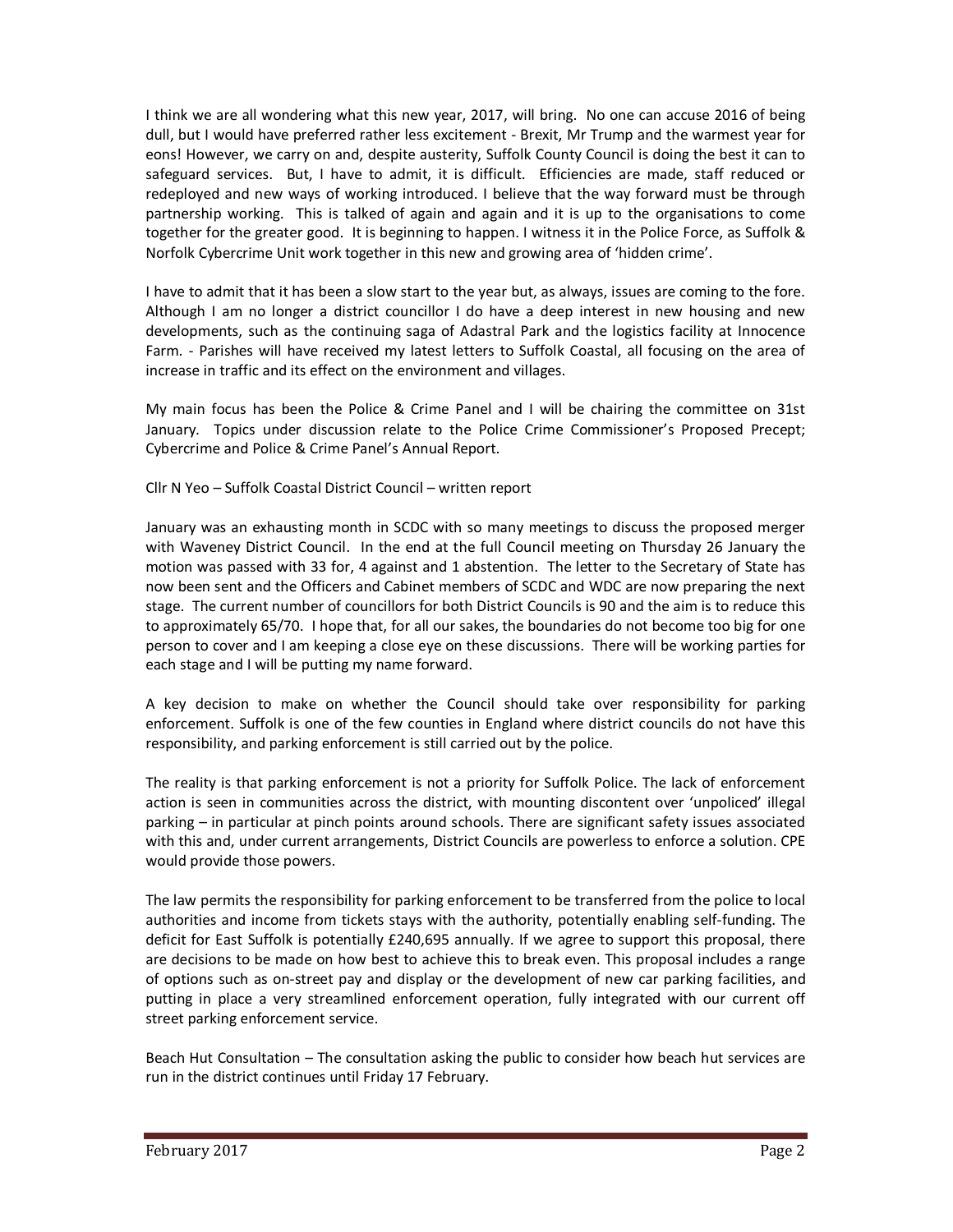The consultation follows December's Cabinet meeting which considered the review of the beach hut service. This review was set out to identify any service efficiencies and to consider further income generation opportunities, including the recommendations to convert all the current beach hut site licences into longer term leases and the proposed charges.

Following the results of the consultation, a revised report will be brought to Cabinet to consider later in the year.

Lastly, and I feel quite importantly for our community is the Scoping Paper regarding Innocence Farm which has been sent to SCDC Planning Department. You may feel that this application will not affect this ward but I can assure you that 3,000 extra lorries and 600 extra cars every day will. The air, noise and environmental pollution on all those that live in this area will have a detrimental effect on the young and old. Seven Hills Roundabout will be clogged up with traffic not just at rush hour but for 24 hours a day if the proposed application goes ahead. If and when a planning application is put to the Council I intend, with Cllrs Harvey, Harding and O'Brien, to oppose this vehemently.

### Police – No report

### Presentation by Jack O'Sullivan regarding monies available for Rural Housing

Jack gave a very informative talk on monies available for rural housing and advised the Parish Council that there was £350,000 available to help fund housing in Purdis Farm. The Parish Council discussed possible sites in the area which Jack stated he would investigate. The Parish Council also asked Jack to identify whether because the Parish Council was a Group whether the monies available could be used in either Brightwell or Foxhall. **Action: Clerk** 

#### **The meeting was re-convened.**

#### **18.17 Clerk's Report**

The purpose of this report is to update members on outstanding issues, items received after the deadline for agenda items, correspondence and action taken by the Clerk.

#### Affordable Housing

The Government has announced a £7 billion boost to affordable homes. The first wave of money has been allocated with millions going to Housing Associations in the East of England.

Prime Minister Theresa May and Communities Secretary Sajid Javid have announced a £50 million funding boost for new homelessness prevention schemes across the country, including targeted support for those at risk of rough sleeping. https://www.gov.uk/government/news/pm-announcesareas-to-benefit-from-50m-fund-to-tackle-homelessness

The Homelessness Prevention Bill has reached Committee Stage: http://services.parliament.uk/bills/2016-17/homelessnessreduction.html

The Government are consulting on creating a single body to offer the public financial guidance and replace The Money Advice Service, The Pension Advisory Service and Pension Wise. https://www.gov.uk/government/consultations/public-financial-guidance-reviewconsultation-on-a-single-body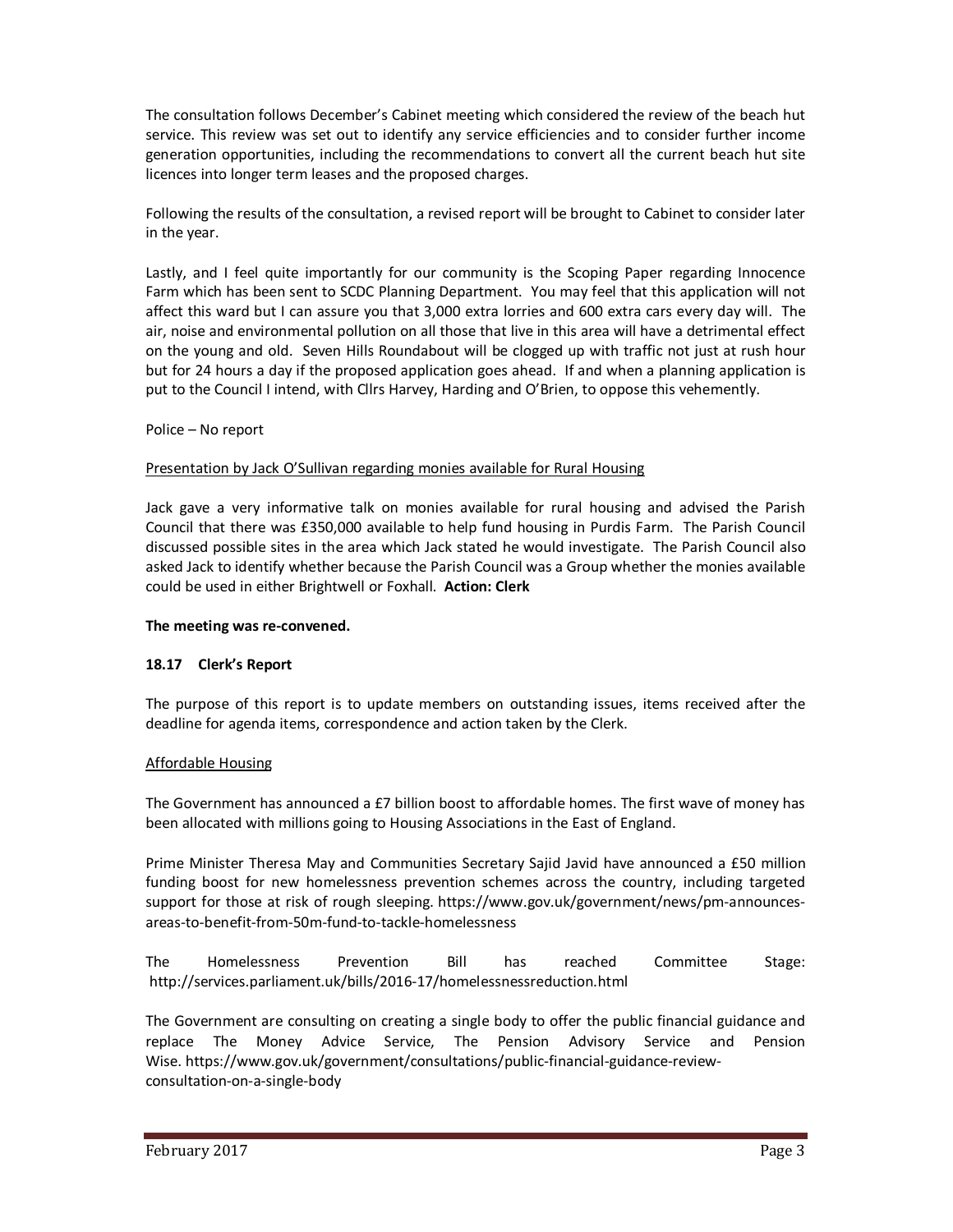## Coastal Town in Norfolk, Suffolk & Essex Receive Funding

Coastal Communities Minister Andrew Percy on the  $20<sup>th</sup>$  January 2017 gave seaside areas a cash boost and urged an army of activists to help revitalise our Great British coast.

Mr Percy announced that a further 28 new 'Coastal Community Teams' will be set up across the country and tasked with producing radical economic plans which create jobs along the shore.

Each team – made up of local volunteers, councils and local businesses – will receive an initial £10,000 each to develop a blueprint for economic growth and be offered support from a network geared towards regenerating our much-loved seaside areas.

They will now join 118 existing teams who in less than 2 years have helped the seaside regain its position as the most popular overnight holiday destination for Brits – with a massive 13.6 million visits in 2015.

### Merger of Suffolk Coastal and Waveney District Councils

Letter from Stephen Baker Chief Executive:

Suffolk Coastal and Waveney District Councils have been working in partnership for a number of years now and last week they made a significant decision regarding the future of that partnership.

At a Simultaneous Cabinet meeting, followed by meetings of both Full Councils, the decision was taken to make a formal request to the Secretary of State to dissolve the two existing District Councils and create a new, single, District Council for the combined area. This decision was predicted on a range of reasons and arguments, but at the heart of the decision was the shared aim and ambition to provide a stronger voice for our East Suffolk communities.

The process will take quite a while, and there is much work to do, but we expect to be electing to the new District Council in May 2019. There has been some rumour and speculation surrounding this proposal, but pleased be assured that the impact on Town and Parish Councils is expected to be minimal. For instance, the new District Council will continue to occupy the existing premises in Riverside Lowestoft and East Suffolk House Melton. However, it is expected that the number of councillors serving on the new council will reduce and meetings and processes will be streamlined considerably.

## **18.17 To discuss the letter drafted by Cllr Day regarding the speed of Broadband in the area**

In Cllr Day's absence the Clerk reported that she had received an email in reply to her letter to British Telecom stating they were investigating the issues raised by the Parish Council regarding Broadband in the area. **Action: Cllr Day / Clerk** 

## **19.17 VAS Signs**

Nothing to report. Deferred until next meeting.

#### **20.17 To discuss Ipswich Transport Plans – Warren Heath**

It was reported that as part of the proposed Northern By-pass there may be a train station at Warren Heath. Discussions took place regarding the practicalities of a train station.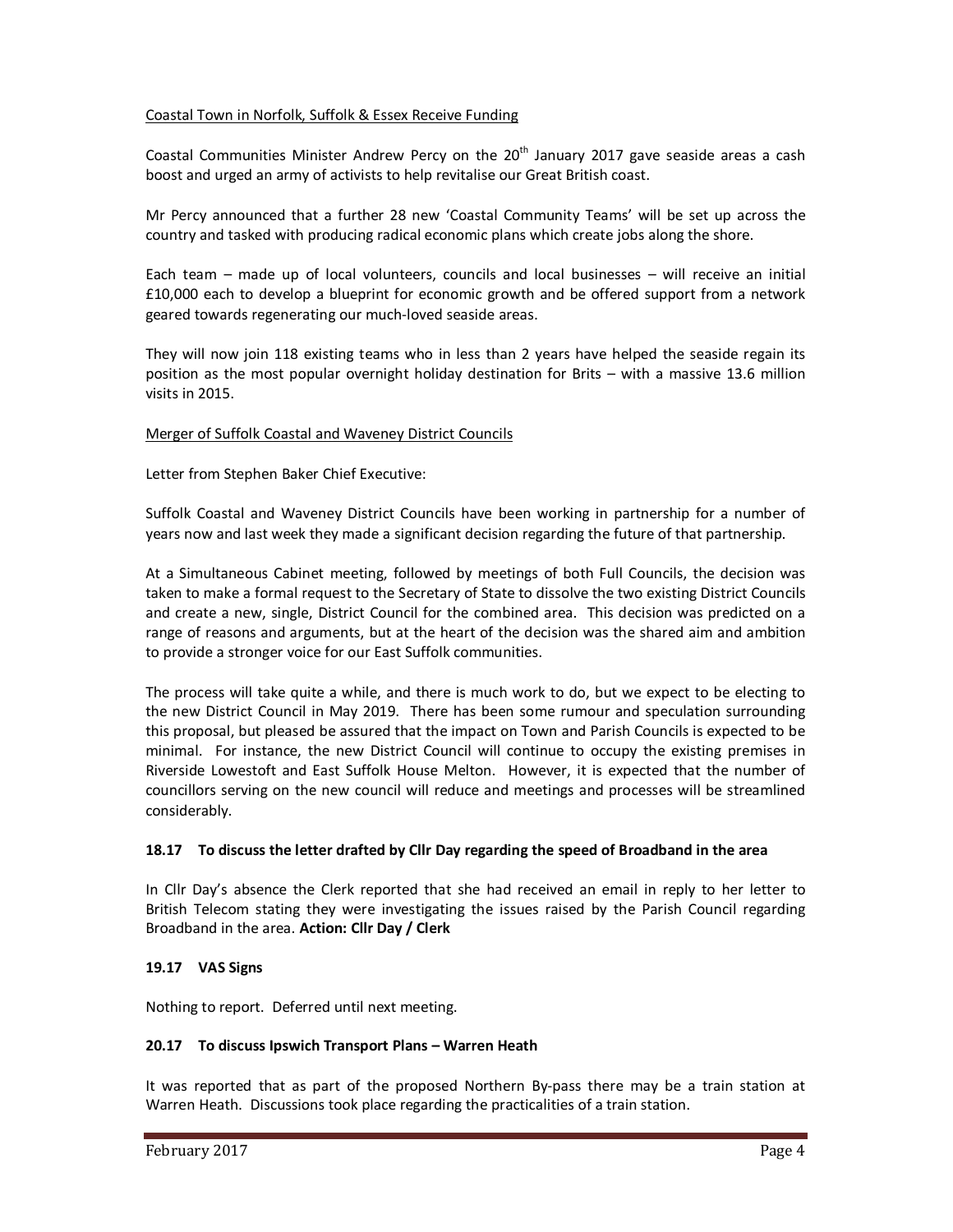## **21.17 Planning**

The Planning Committee Chairman reported on the following planning matters.

#### a. General

DC/16/2848/AND – Part Land Adjacent to A12 Roundabout North Side of Foxhall Road Foxhall – Non illuminated advertisement consent (wedding signs).

Cllr Watts reported that an appeal had been lodged by the applicant.

DC/16/3830/FUL – Three Rivers Business Centre Felixstowe Road Foxhall – 3 No one and a half storey business units, retention of centre pavilion, additional parking and bike/refuse facilities.

Cllr Watts reported that the above application had been referred to committee on the 22 $^{nd}$  February 2017. Cllr Watts stated that Kevin Rout and Liz Beech could express their views at the meeting.

#### b. Adastral Park

Cllr Watts stated that he had looked at the details on the website and that the site has four entrances, health care facilities, shops, schools and green space and that it was proposed that the development would start with the school and 30 dwellings around the school.

Cllr Newell gave a report on Adastral Park Meetings she had attended.

#### **22.17 Finance**

Income None Expenditure A J Buggs Salary and Expenses January 2017 **EXPENSION CONSTRUSTED ASSESS** 6305.40

Cllr Watts proposed, seconded Cllr Finch that the above expenditure is approved – all in favour. **Action: Clerk** 

### **23.17 Correspondence**

a. The Clerk reported that she had received an email from Chris Hemmingsley Area Planning Manager Brett Group as follows. "I am relatively new to Brett Group, one of the interested parties at Foxhall Landfill site, and understand that there is a regular liaison meeting in regard to the site held with local interested parties? Normally these are attended by the County but on this occasion Anita was not aware of the meeting. Can you confirm if the parish is aware/ involved? If so Brett and one of the other operators on site would be keen to participate, as is the case in relation to a number of our sites."

Cllr Newell queried whether Mr Hemmingsley was talking about the quarry or the land fill tip. The quarry has 6 monthly meetings which Cllr Newell attends and Bretts holds the meetings at their offices in Foxhall. The date of the next meeting of the quarry is  $24<sup>th</sup>$  July 2017 at 4.00 pm at the quarry.